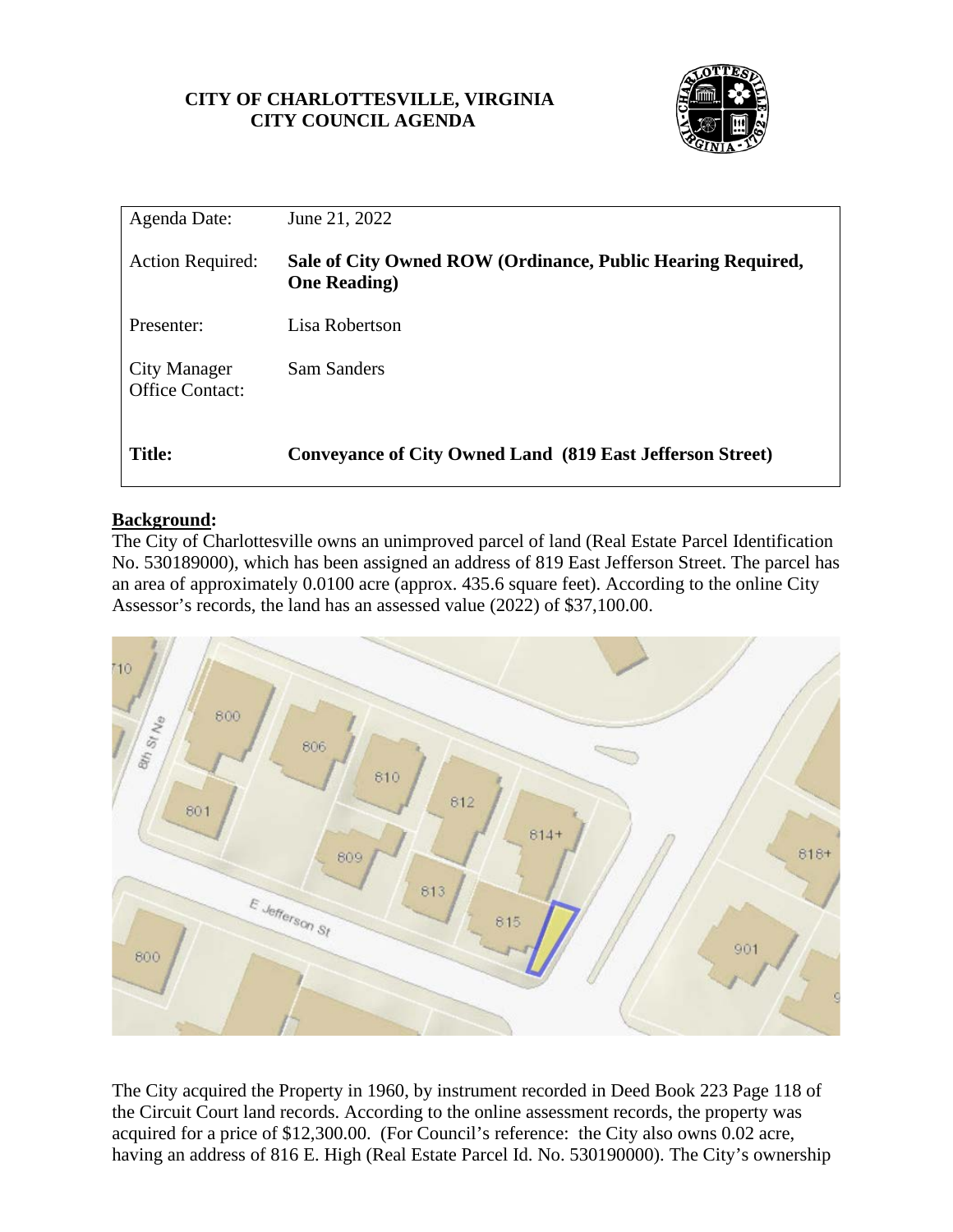of these parcels gives the City control of the entire block face along  $9<sup>th</sup>$  St. N.E., between E. Jefferson and E. High Streets. The land situated at 816 E. High was also acquired by the City in 1960, for \$18,000.00, and has a current assessed value (2022) of \$37,100).

# **Discussion:**

The City has received a request from R. Thomas Gierin, III, the owner of the lot adjacent to 819 East Jefferson (i.e., 815 East Jefferson Street) asking the City to convey the City Property to them for incorporation into 815 East Jefferson. Mr. Gierin does not propose to purchase the Property, stating that the Property has low development potential and that his assumption of the "perpetual maintenance costs" constitute sufficient consideration. (*Pursuant to to Virginia Code §15.2-953 the city may only donate property to certain charitable institutions or associations, under certain circumstances; therefore, in order to approve this requested conveyance, City Council should articulate some mutual consideration that it deems of value to the City. Staff also notes that City Council has a long-standing budget policy (Resolution approved 11/3/1986) stating that proceeds of the sale of City land will be applied to augment the "Capital Projects Fund" so if non-monetary consideration is considered by Council, Council will be foregoing additional funding for the Capital Fund*).

In accordance with the City-Council approved policy regarding review of requests for purchases of City-owned land, **the request to purchase this land has been reviewed by the following departments, and their comments/ recommendations for conditions or reservations of rights are listed below**:

- 1) **Director of Utilities** (Lauren Hildebrand) The Department of Utilities has no comments or recommendations regarding this request; no easement(s) requested.
- 2) **Director of Public Works** (Stacey Smalls) no comments or recommendations; no easement(s) requested.
- 3) **Director of Neighborhood Development Services** (James Freas) no comments or recommendations on the requested land purchase.
- **4) Office of Community Solutions** (Alex Ikefuna) no comments, but recommends consideration of retaining any easements which might be necessary.
- 5) **Director of Economic Development** (Chris Engel) no comments or concerns
- 6) **Director of Parks and Recreation** (Dana Kasler) no comments or recommendations

### **Budgetary Impact:** none.

**Community Engagement:** a public hearing is required, per Va. Code §15.2-1800(B) **Alignment with Council Vision Areas and Strategic Plan:** undetermined. **Staff Recommendation:**

No City official has expressed any recommendation for Council's consideration.

## **Attachment**:

• Proposed Ordinance

*Possible motion: "I move the Ordinance approving conveyance of a City-owned parcel of land located at 819 East Jefferson Street to R. Thomas Gierin, III.*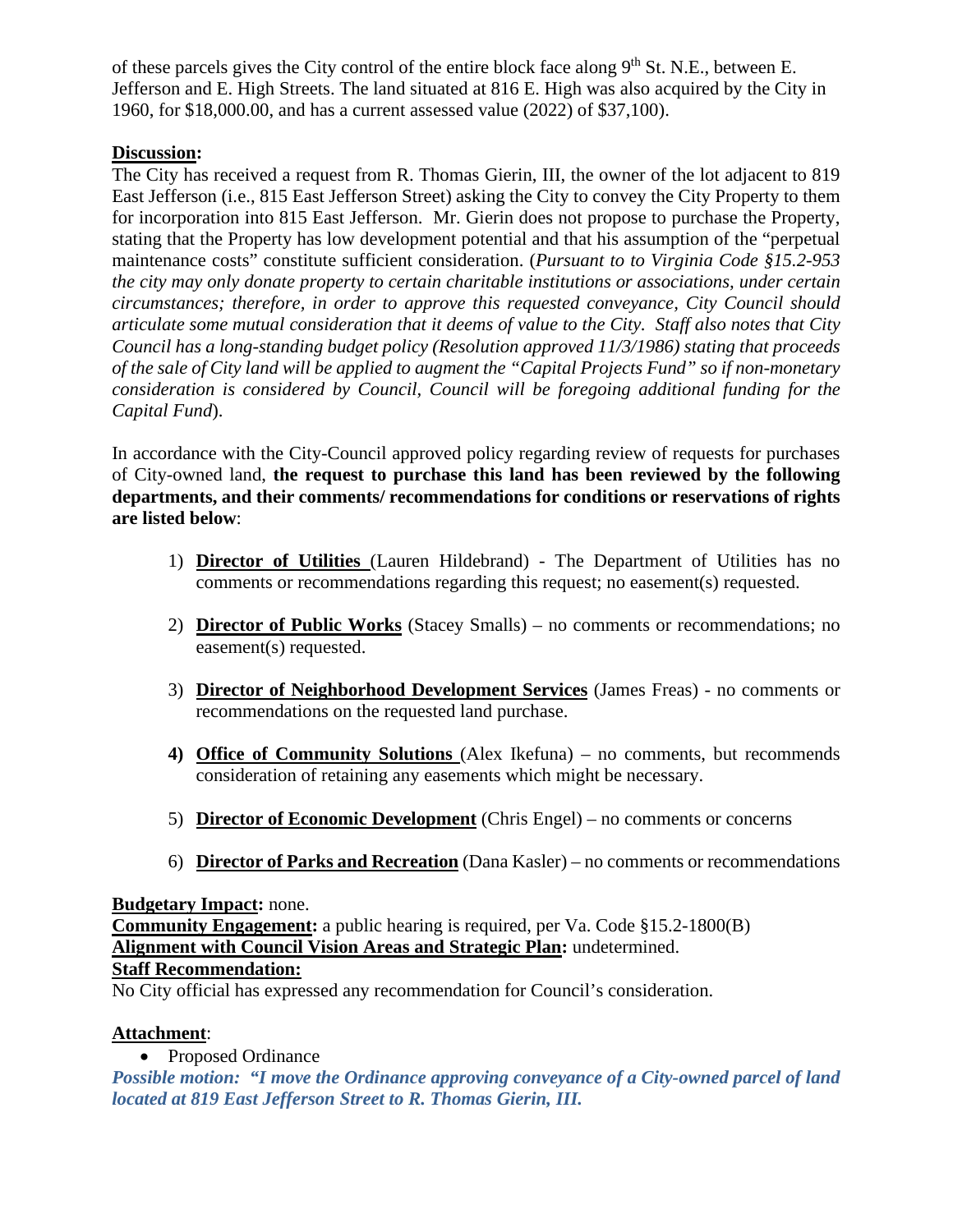#### **AN ORDINANCE**

# **APPROVING THE CONVEYANCE OF A CITY-OWNED PARCEL OF LAND LOCATED AT 819 EAST JEFFERSON STREET TO R. THOMAS GIERIN, III**

**WHEREAS** R. Thomas Gierin, III has submitted a request to the City of Charlottesville ("City"), asking the City to convey to him a parcel of land having a current address of 819 East Jefferson Street and identified by City Real Estate Parcel Identification No. 530189000 ("Land");

**WHEREAS** pursuant to the provisions of Virginia Code §15.2-1800(B) the City may dispose of its real property following a public hearing, and a public hearing was held by City Council on June 21, 2022; and,

**WHEREAS** pursuant to the provisions of Virginia Code §15.2-2100(A) no rights of a City in and to its public places shall be sold, except by an ordinance passed by an affirmative recorded vote of three-fourths of all of the members elected to the Council; and

**WHEREAS** after consideration of this proposed conveyance of land, this Council finds and determines that upon mutual consideration, the value to the City being relief from any obligation to maintain the land, the request should be granted;

**NOW, THEREFORE, BE IT ORDAINED** by the Council of the City of Charlottesville, Virginia that a conveyance of a parcel of land having a current address of 819 East Jefferson Street, identified by City Real Estate Parcel Identification No. 530189000 ("Land") to R. Thomas Gierin, III ("Grantee") is hereby approved, upon the following conditions: (i) the Grantee shall take the Land in an "AS IS, WHERE IS, AND WITH ALL FAULTS" condition as of the Effective Date of the conveyance; (ii) conveyance shall be by quitclaim deed prepared by the City Attorney, and the City has not, does not and will not, with respect to the Land, make any representations, express or implied, or arising by operation of law, including, but in no way limited to, any warranty of condition or merchantability, or with respect to the value, profitability or operating potential of the Land, and (iii) the Grantee shall pay all state and local recordation fees and taxes applicable to recordation of the quitclaim deed, based on a land value of \$37,100.00, (iv) the Grantee shall be responsible for all IRS reports or filings associated with the conveyance, (v) if Grantee desires a survey plat, or title insurance, all costs associated with obtaining said plat or title insurance shall be borne by the Grantee, and (vi) no costs shall be incurred by the City, of any kind or nature whatsoever, other than any associated with the City Attorney's preparation of the quitclaim deed.